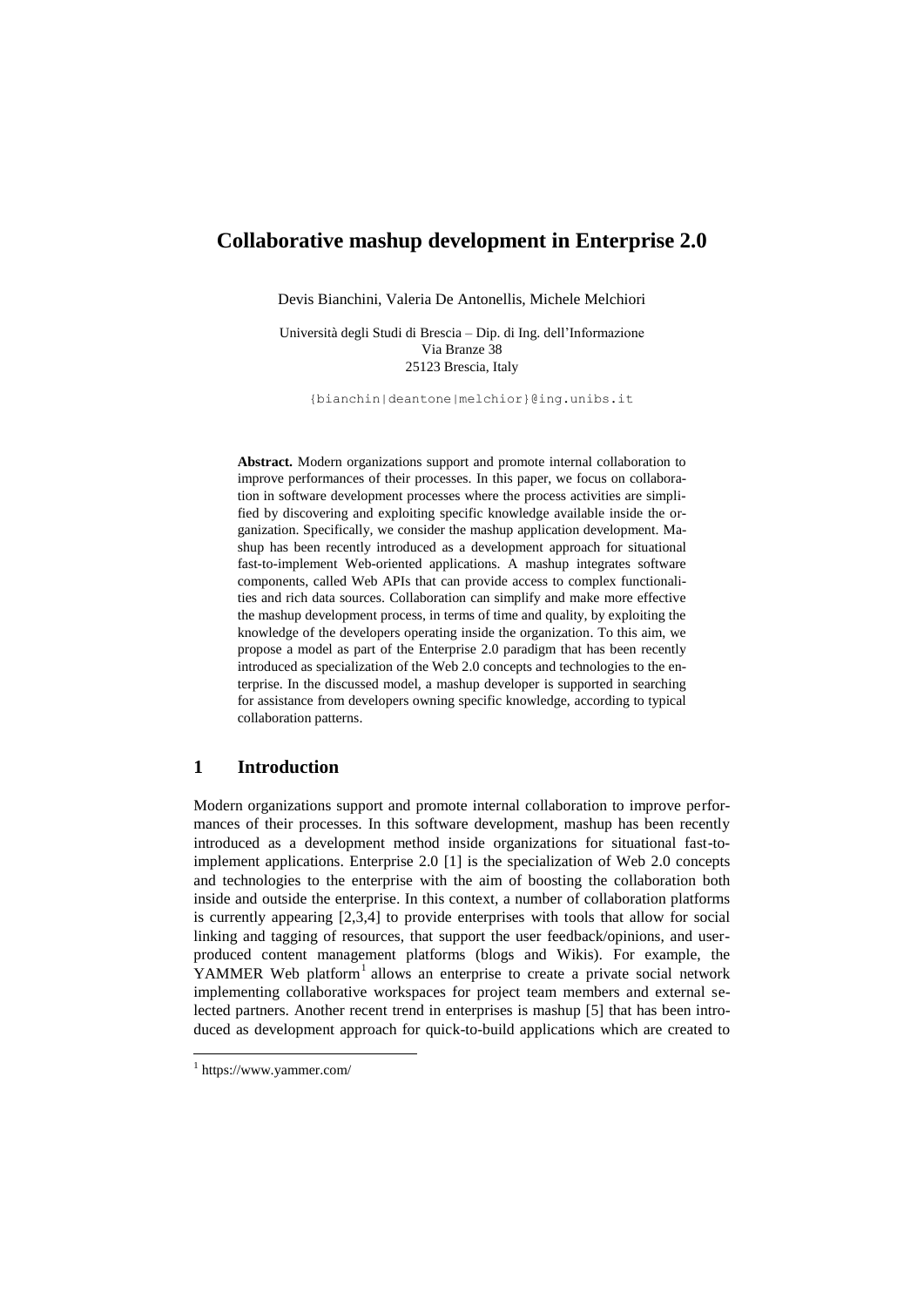satisfy situational short term business needs by combining more Web APIs into a single lightweight Web application.

Mashup design and implementation may leverage on collaboration to discover, understand and integrate Web APIs. In fact, collaboration supported by the Enterprise 2.0 tools can simplify and make more effective the development process, in terms of required time and quality improvement, by exploiting the specialized knowledge of developers operating inside the organization. On the one hand, developers can exploit a large and always growing collection of Web APIs made available inside enterprises by means of searchable catalogs (e.g., IBM Mashup Center Catalog<sup>2</sup>). Beside technical documentation, Web registries provide also information about how APIs are used in mashups and feedback from the user community. On the other hand, mashup development is hindered by the heterogeneity of Web APIs and related documentation.

Generally, the steps in mashup development that can be supported by collaboration are: i) searching and identifying the most suitable API functionalities to build a new application; ii) understanding functional and nonfunctional features of the selected APIs with the purpose to compose them according to the requirements. Accordingly, research has been done to define search tools based on semantic/functional/non functional characterization of APIs [6], on their social characterization/tagging [7,8], on past use/collective knowledge of APIs [9], on techniques that mix social and functional features [10].

The proposal described in this paper focuses on collaborative development in the Enterprise 2.0 contexts. To this purpose we propose a model that includes: i) description of Web APIs as typically found on sharing Web sites, ii) information about developers based on a specialization of FOAF ontology and, iii) relationships among developers and Web APIs.

Specifically, the cited search tools focus on recommending Web APIs to the developer. Our proposal is complementary to these approaches and comes as a successive phase by recommending to the developer those colleagues inside the enterprise that have specific knowledge about the Web APIs she/he has selected. To this purpose, we have identified typical collaboration patterns: i) search for collaboration on the use of specific Web APIs; ii) search for collaboration on specific Web API technologies; iii) search for competencies in developing specific types of mashups.

The paper is organized in the following way. A simple example to illustrate the considered scenario is given in the following of the Sect. 1. In the Sect. 2, we introduce the model for mashup development based on collaboration. The collaboration patterns that exploit this model are defined in the Sect. 3. A different way to make explicit and representing the skills of the enterprise developers according to different perspectives is discussed in the Sect. 4. Conclusions and some possible extensions of the work presented in this paper are given in the Sect. 5.

-

<sup>2</sup> http://www-10.lotus.com/ldd/mashupswiki.nsf/dx/Introduction\_\_Mashup\_Center\_2.0.0.2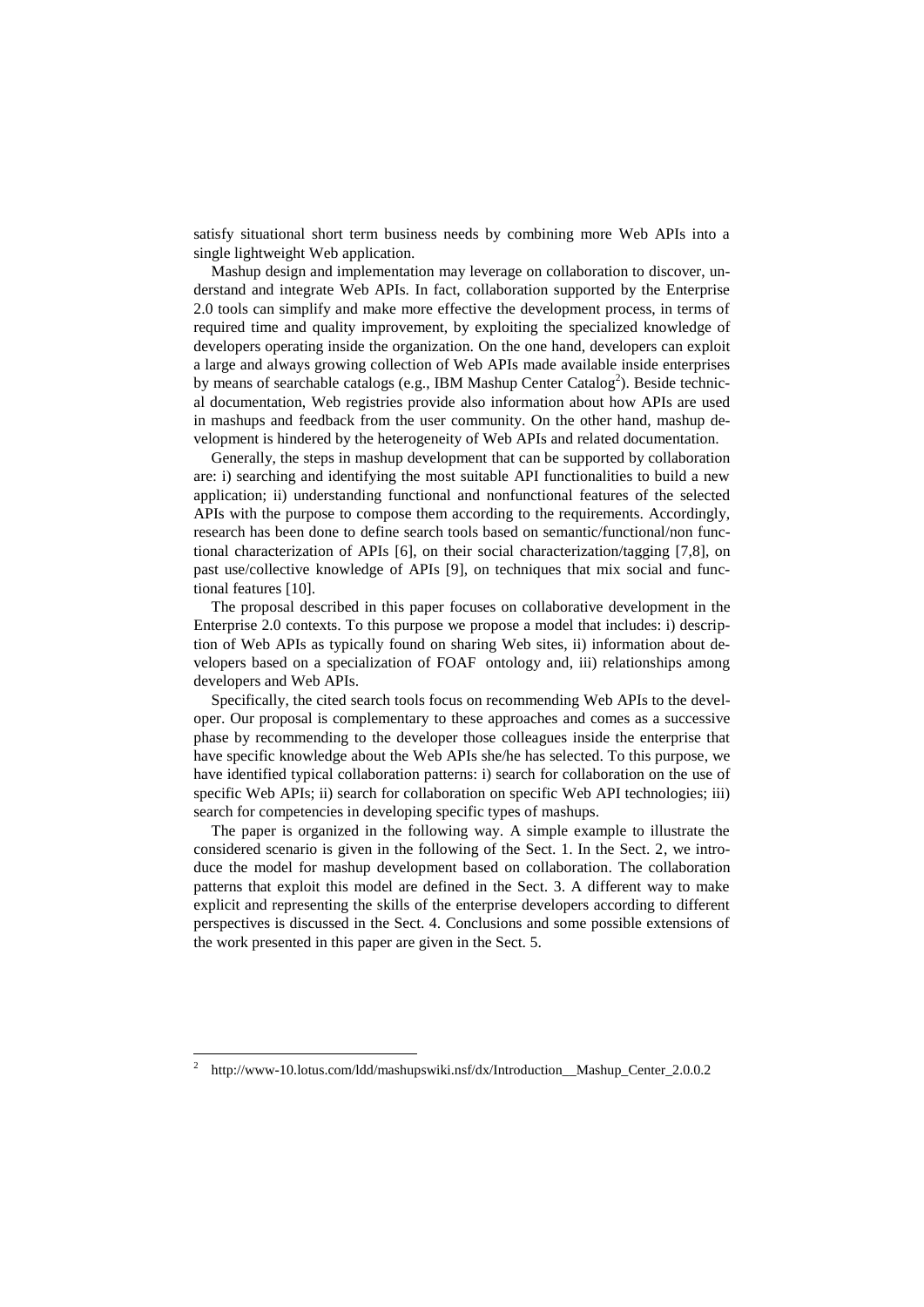#### **1.1 A motivating example**

Let us consider an enterprise with various branches and departments in which operate expert users and developers that need sometime to implement situational applications. For example, consider also a webmaster working for the marketing department of this enterprise that has to build an application to visualize on an interactive map, information about the customers, about sales and demographic data. The webmaster finds the APIs (developed internally, as part of the ERP, and published on the Web) that she/he needs implementing the single functional blocks. However, she/he can face difficulties in: i) using a specific API, because of a not clear API semantics or because not familiar with the I/O parameters data format; ii) integrating the selected APIs, because of heterogeneity of documentation and used languages/technologies. In fact, in spite the availability of commercial and research tools the task of integrating Web APIs requires yet specialized skills.



**Fig. 1.** UML model for supporting mashup development collaboration

# **2 A model for collaborative mashup development**

In this section we propose a model for collaborative developing in enterprises including social and usage contexts of Web APIs. Without loss of generality, we can assume that this model maintains at least:

 Web APIs descriptions at the same level of detail of public registries like ProgrammableWeb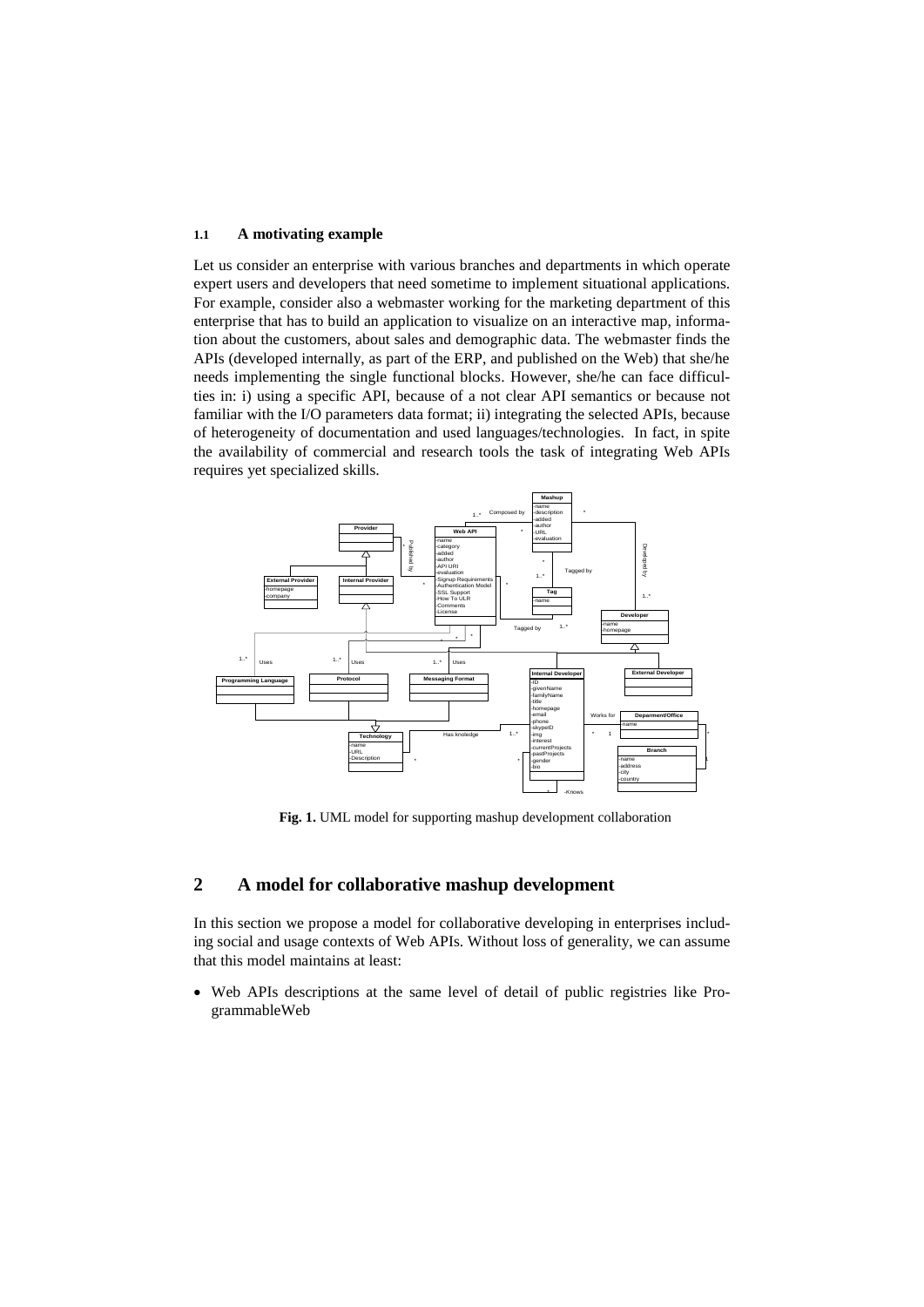• Social information about developers based on a specialization of  $FOAF<sup>3</sup>$ .

ProgrammableWeb has been chosen because it is the most complete public registry of Web APIs and mashups. The choice of FOAF is due to the fact that it is a well known and standard proposal of ontology for conceptualization of people and social relationships. The model, shown in Fig. 1, includes that information that satisfies the requirements for the collaboration scenario considered in the following section. Note that the Person class of FOAF has been here specialized in the class Internal Developer. An Internal Developer can have knowledge about technologies used by Web API. The classes External Provider and External Developer allow keeping supplementary information about providers and developer of public Web APIs and mashups.

In this model we focus specifically on the classes Internal Developer, Mashup, Web API. We associate each object of these classes with a set of descriptors. A descriptor  $Des_n(o_i)$  for an object  $o_i$  according to a perspective p is defined as:

$$
Des_P(o_i) = \{t_{pi}\}\tag{1}
$$

where  $t_{pi}$  are terms extracted from the object descriptions, specifically from class attribute values and relationships involving the class of  $o_i$ . In Table 1 is shown the applicability of perspectives (columns) to each considered class (rows).

|                  | <b>Perspectives</b> |         |               |                     |                  |                    |  |
|------------------|---------------------|---------|---------------|---------------------|------------------|--------------------|--|
|                  | Organizational      | Web API | <b>Mashup</b> | <b>Technologies</b> | <b>Developer</b> | SocialConnectivity |  |
| <b>Developer</b> | X                   | x       | X             | X                   |                  | Δ                  |  |
| Web API          |                     |         | X             | X                   | $\bf{x}$         |                    |  |
| <b>Mashup</b>    |                     | x       |               |                     | X                |                    |  |

**Table 1.** Applicability of perspectives

A developer is described by an organizational perspective (office/department, current projects, past mashup projects), the Web APIs she/he has used/developed, the developed mashups, the technologies on which she/he has expertise and her/his social connections (developers that she/he knows, developers belonging to the same office, that have worked on the same project or on the same mashup). A Web API is described by the mashups in which it has been used, the technologies (programming languages, protocols, messaging formats), the developers that used or provided it. Finally, a mashup is specified by the Web APIs that it includes and the developer/s that developed it.

# **3 Collaboration patterns**

Descriptors associated with developers, mashups and Web APIs enables the definition of collaboration patterns. A collaboration pattern is identified by a type of re-

-

<sup>3</sup> http://www.foaf-project.org/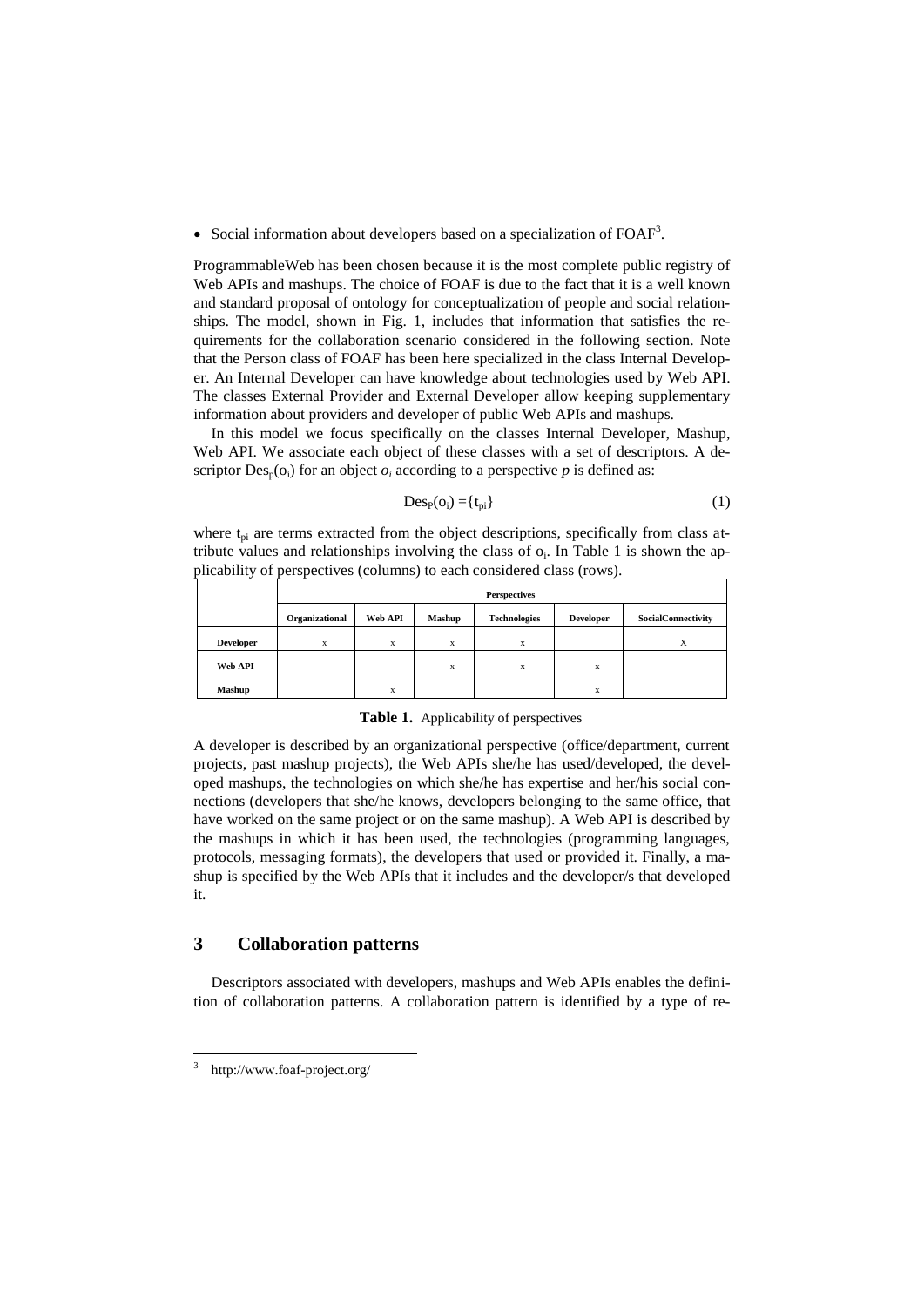quest. We define in a general way a request R for collaboration submitted by a developer  $D_R$  as follows.

$$
R =  $T_R$ ,  $D_R$ ,  $M_R$ ,  $W_R$  > (2)
$$

where  $T_R$  is the type of request,  $M_R = \{W^{Ri}\}\$ is a set of Web APIs  $W^{Ri}$ , possibly empty, selected for implementing a mashup. For simplicity we can refer to this set as the mashup  $M_R$ . W<sub>R</sub> is a Web API optionally specified.

With reference to the motivating example above described, we distinguish three different collaboration scenarios in which  $D_R$  can be involved.

**1. Search for collaboration on the specific Web API**  $W_R$ **:**  $D_R$  **is looking for collabo**ration from developers that have experience with a specific Web API  $W_R$  she/he has chosen and needs to use in the mashup.

**2. Search for collaboration on the technology used by WR:**  $D_R$  is looking for developers that have experience with specific technologies of the Web API  $W_R$ . For example, this case is invoked, as second option, if the result of application of the previous case *Search for collaboration on a specific Web API* is empty. As a consequence, the developer shifts the request to collaboration on the  $W_R$  technologies.

**3. Search for collaboration on the mashup MR:**  $D_R$  is looking for collaboration with developers that have experience in mashups built with the same set of Web APIs of  $M_R$  or at least with a subset of it.

#### **3.1 Definition of collaboration patterns**

The illustrated scenarios are implemented by collaboration patterns that provide the functionalities to satisfy the request expressed in each scenario. Formally, a *collaboration pattern* is defined as a 4-uple:

$$
CP_{\pi} =
$$
 (3)

where  $\pi$  is the goal of the collaboration pattern. The output of the application of a collaboration pattern is to suggest a ranked list of developers satisfying the request  $\mathbb{R}_{\mathbb{R}}$ . The metrics  $m<sub>n</sub>$  are used to evaluate the degree of matching between a developer and the request R, on the basis of the specified goal. The threshold  $\delta_{\eta}$  is used to filter out developers with low relevance with respect to  $R<sub>n</sub>$ . A developer  $D<sub>j</sub>$  is proposed to the mashup designer if  $m_n(R_n, D_j) > \delta_n$ . Finally,  $\angle_n$  is a ranking function to present the developers relevant for  $R_{\mu}$ . In particular,  $D_i \angle_{\mu} D_j$ , that is  $D_i$  precedes  $D_j$  in the ranking, if  $m_n(R_n, D_i) \ge m_n(R_n, D_i)$ . Collaboration pattern metrics  $m_n$  are based on a notion of similarity between descriptors. The similarity between pairs of descriptors is defined according to the classical Dice"s formula for similarity over sets.

Table 2 reports how the elements of generic collaboration pattern are defined to fulfill the three considered scenarios. Specifically, each scenario is associated with a goal and specifies a kind of request, a metrics and the perspectives considered in the evaluation of the collaboration.

In the following, for each pattern we provide the motivations for the metrics defined in the table.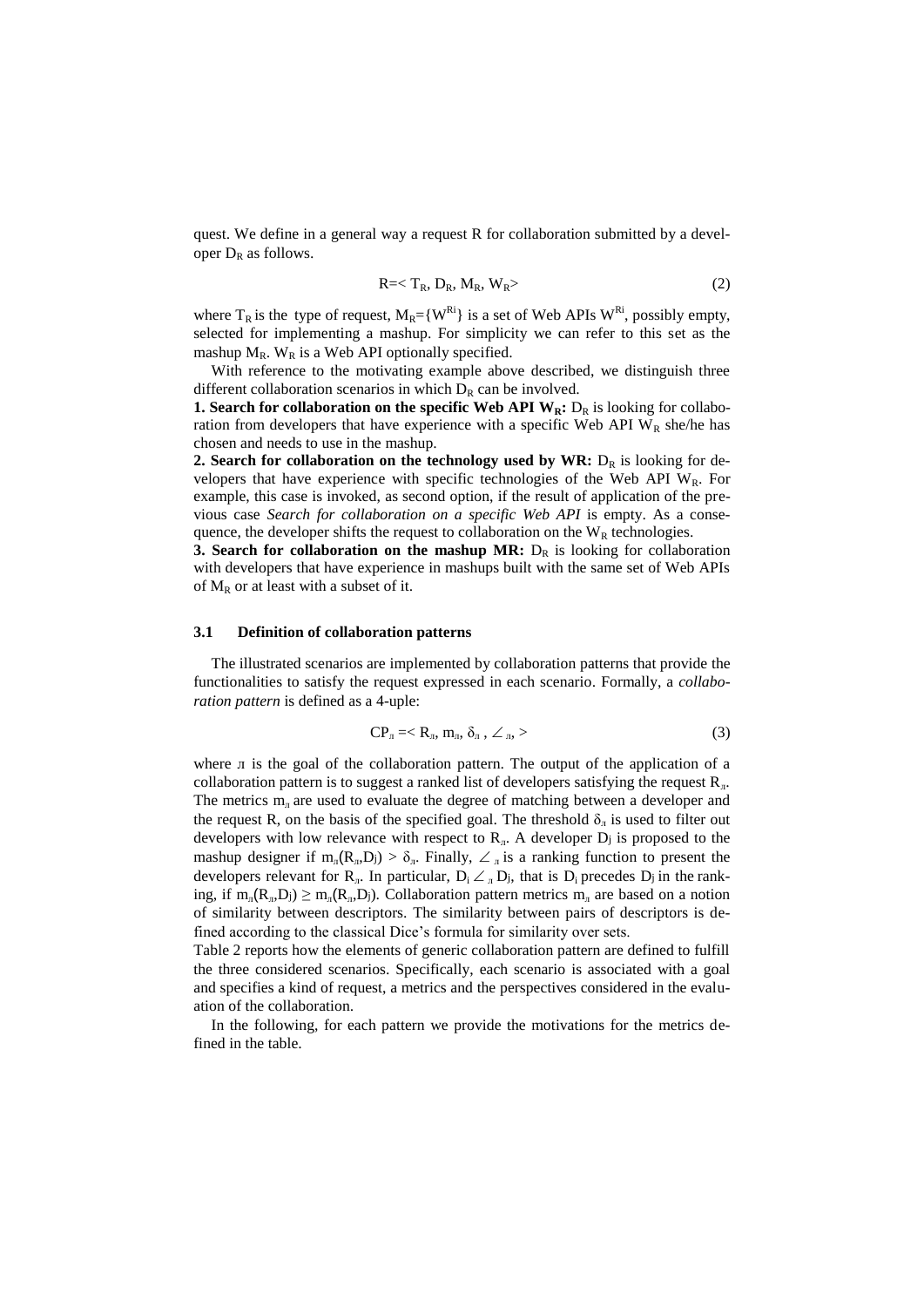| Scenario $T_R$                                                                         | Request $R_{n}$                                        | Metrics $m_{\text{J}}$                                                                                                                                                                                                                                                                                                                                                                                                                                                                                                                                                                                                                 | Perspectives                                                                  |
|----------------------------------------------------------------------------------------|--------------------------------------------------------|----------------------------------------------------------------------------------------------------------------------------------------------------------------------------------------------------------------------------------------------------------------------------------------------------------------------------------------------------------------------------------------------------------------------------------------------------------------------------------------------------------------------------------------------------------------------------------------------------------------------------------------|-------------------------------------------------------------------------------|
| 1.<br>Search for<br>collaboration on<br>a specific Web<br>API W <sub>R</sub>           | $R=$<br>$<$ wApi, D <sub>R</sub> , Ø, W <sub>R</sub> > | $m(R, D\hat{v}) =$<br>$\begin{cases} 0 & \text{if } W_{R} \in \text{Des}_{p_2}(D_j) \\ \alpha\text{-}\text{Sim}\Big(\text{Des}_{p_2}(D_R), \text{Des}_{p_2}(D_j)\Big) + \\ \beta\text{-}\text{Sim}\Big(\text{Des}_{p_2}(D_R), \text{Des}_{p_2}(D_j)\Big) & \text{otherwise} \end{cases}$<br>with $\alpha + \beta \in [01]$ and $\alpha, \beta \ge 0$                                                                                                                                                                                                                                                                                   | $P1 = 'Web API'$ ,<br>P2='Organizational',<br>P3= 'SocialConnectivity'        |
| Search<br>2.<br>for<br>collaboration on<br>technology<br>the<br>used by W <sub>R</sub> | $R=$<br>$\lt$ tech, $D_R$ , $\varnothing$ , $W_R$      | $m(R, D\hat{p}) =$<br>if $Sim(Des_{p_1}(D_j), Des_{p_1}(W_R)) = 0$<br>$\left\{\begin{aligned}&0\\ &\alpha\cdot\, \text{Sim}\Big(\text{Des}_{{\texttt P1}}({\texttt D}_j),\, \text{Des}_{{\texttt P1}}({\texttt W}_{\texttt R})\Big) \, + \\ &\beta\cdot\, \text{Sim}\Big(\text{Des}_{{\texttt P2}}({\texttt D}_{\texttt R}),\, \text{Des}_{{\texttt P2}}({\texttt D}_j)\Big) \, + \\ &\gamma\cdot\, \text{Sim}\Big(\text{Des}_{{\texttt P2}}({\texttt D}_{\texttt R}),\, \text{Des}_{{\texttt P2}}({\texttt D}_j)\Big) \end{aligned}\right.$<br>otherwise<br>with $\alpha + \beta + \gamma \in [01]$ and $\alpha, \beta, \gamma \ge 0$ | P1='Technologies',<br>P2= 'Organizational' $\,$ ,<br>P3= 'SocialConnectivity' |
| 3.<br>Search<br>for<br>collaboration on<br>the mashup $M_R$                            | $R=$<br>$<$ mash, $D_R$ , $M_R$                        | $m(R, D\hat{v}) =$<br>$\left\{ \begin{array}{ll} 0 & \text{if $\text{Sim}(\text{Des}_{{\mathfrak P}_1}(D_j),\,M_R)=0$} \\ \alpha\text{-}\text{Sim}(\text{Des}_{{\mathfrak P}_2}(D_j),\,M_R) + \\ \beta\text{-}\text{Sim}\big(\text{Des}_{{\mathfrak P}_2}(D_R),\text{Des}_{{\mathfrak P}_2}(D_j)\big) + \\ \gamma\text{-}\text{Sim}\big(\text{Des}_{{\mathfrak P}_2}(D_R),\text{Des}_{{\mathfrak P}_2}(D_j)\big) \end{array} \right.$<br>with $\alpha + \beta + \gamma \in [01]$ and $\alpha, \beta, \gamma \ge 0$                                                                                                                     | $P1 = 'Web API',$<br>P2='Organizational',<br>P3= 'SocialConnectivity'         |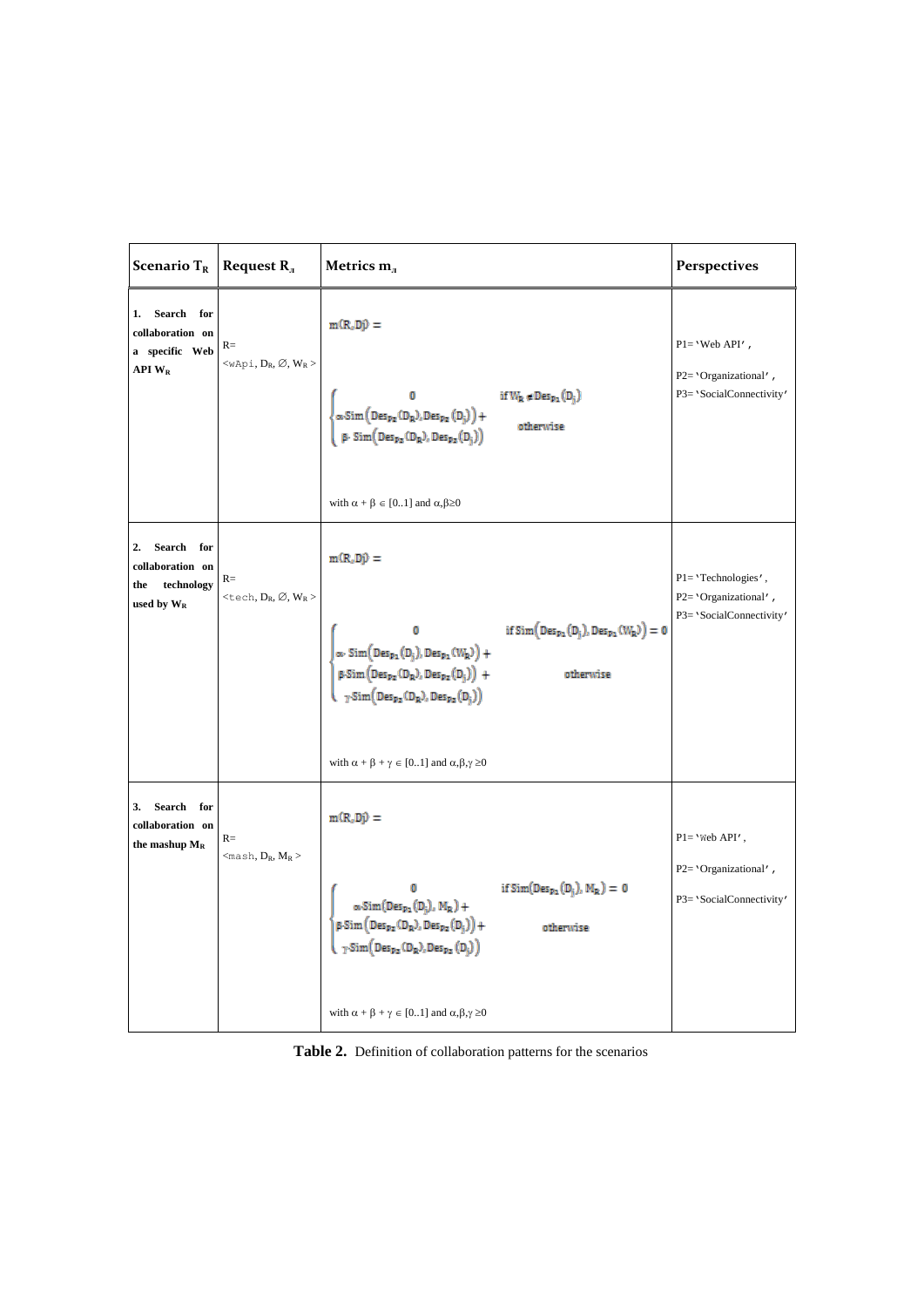**- Pattern 1.** If the developer  $D_j$  has experience with  $W_R$  then her/his evaluation is not zero and is based on a weighted sum of two terms: i) similarity of  $D_j$  and  $D_k$  with respect the Organizational perspective, ii) similarity of  $D_j$  and  $D_k$  with respect to the SocialConnectivity perspective. So, developers that have more social/organizational connections with  $D_R$  receive a higher degree because it is supposed to be easier to contact and involve them.

**- Pattern 2.** if the developer  $D_j$  has experience with the technologies of  $W_R$  then her/his evaluation is not zero and is based on a weighted sum of three terms: i) similarity between technologies on which D<sup>j</sup> has expertise and the technologies used by  $W_R$ , ii) similarity of  $D_j$  and  $D_R$  with respect the Organizational perspective, iii) similarity of  $D_j$  and  $D_R$  with respect to the SocialConnectivity perspective.

**- Pattern 3.** In this case,  $Des_{P1}(D_i)$  includes the Web APIs used in the mashups developed by  $D_j$ . That is, if the developer  $D_j$  has used (at least one of) the Web APIs in  $M_R$ then her/his evaluation is not zero and is based on a weighted sum of three terms: i) her/his similarity with  $M_R$  with respect the Web API perspective, that is high similarity if  $D_j$  has developed mashups using the APIs in  $M_R$ , ii) similarity of  $D_j$  and  $D_R$  with respect the Organizational perspective, iii) similarity of  $D_j$  and  $D_R$  with respect to the SocialConnectivity perspective. Note that  $Des_{P1}(D_j)$  and  $M_R$  are both sets of Web APIs so it is meaningful to evaluate their similarity.

For the metrics  $m_{\pi}$  of each of these patterns, the parameters  $\alpha, \beta, \gamma$  are initially set to the same value. During a training phase with the involvement of developers, the values are iteratively adjusted to obtain desired rankings.



**Fig. 2b.** Clustering of developers by perspective "Technology"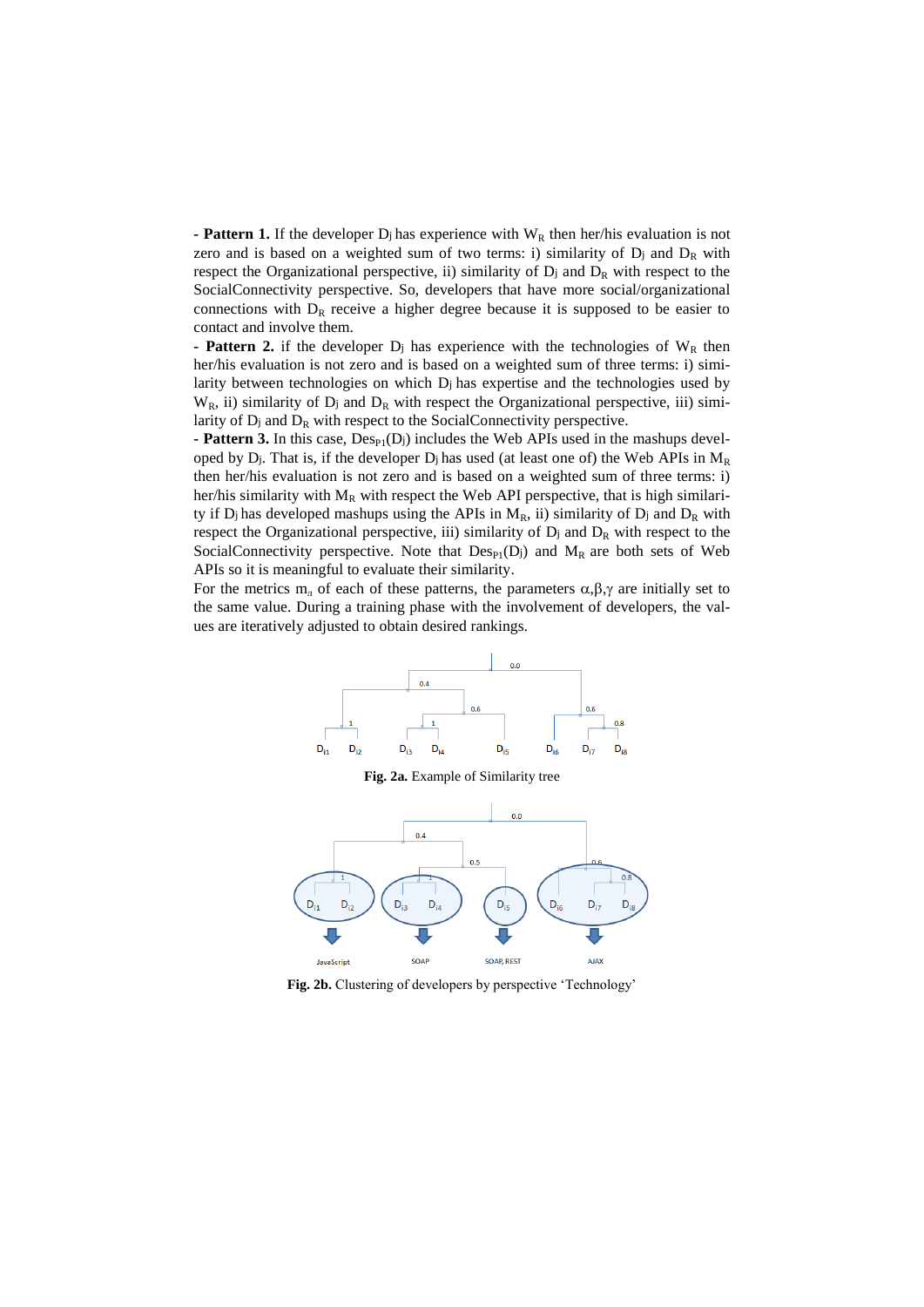### **4 Multi-perspective organization and clustering of developers**

Developer descriptions can also be organized according to the different perspectives introduced in Sect. 2. In fact, the information provided by the model in Fig. 1 and the similarity between developers descriptors can be used jointly to build representations of the enterprise developers according to the different perspectives. These organizations can be browsed by a developer to know about the available skills (technologies, Web APIs, mashups) of the other developers inside the enterprise.

In particular, by mean of a hierarchical agglomerative clustering procedure, the developers can be partitioned in groups, where each group includes the developers owning similar features according to a considered perspective. The resulting representation is a mapping *group-to-skills*.

In order to illustrate the main steps required, let us consider specifically the perspective 'Technologies'. The hierarchical clustering procedure is applied to the set of the developers. In the procedure, the similarity metrics for each pair of developer descriptors  $Des_{P}(D_{ii})$  and  $Des_{P}(D_{ik})$ , the value of  $Sim(Des_{P}(D_{ii}), Des_{P}(D_{ik}))$  normalized in the range [0,1]. The output of the procedure is a similarity tree, as the one illustrated in Fig. 2a, where the leaves represent the descriptors and the arcs connect pairs of clusters recognized as the most similar at a specific step. Setting a given minimum similarity threshold defines the clusters in the similarity tree. For example, the threshold is set to 0.6 in the Fig. 2b. The skills according to the perspective "Technology" for each group of developer cluster are shown as the intersection of the  $Des_{P}(D_{ik})$  $=\{t_{pik}\}\$  for each  $D_{ik}$  in the cluster. Note, that the  $\{t_{pik}\}\$  are values available in the object descriptions according to the collaboration model.

### **5 Conclusions**

In this paper, we have introduced a collaboration model for mashup development in the context of Enterprise 2.0. Specifically, the model permits to define collaboration patterns to support automatically the mashup developer in the task of discovering potential collaboration with other developers. Future work includes the development of a software prototype to be integrated in an Enterprise 2.0 platform and extension of the model by considering additional information, like tags, Web APIs categories and feedback on the collaboration. Moreover, the model has to be enriched with mechanisms for ranking and evaluating the skills and the experience of developers.

#### **6 References**

- 1. A. P. Mcafee, "Enterprise 2.0: The Dawn of Emergent Collaboration" *MIT Sloan Management Review*, vol. 47, no. 3, 2006.
- 2. IBM, "IBM Connections." http://www-01.ibm.com/software/lotus/products/connections.
- 3. TELLIGENT, "TELLIGENT Enterprise." http://telligent.com/social-enterprise-software.